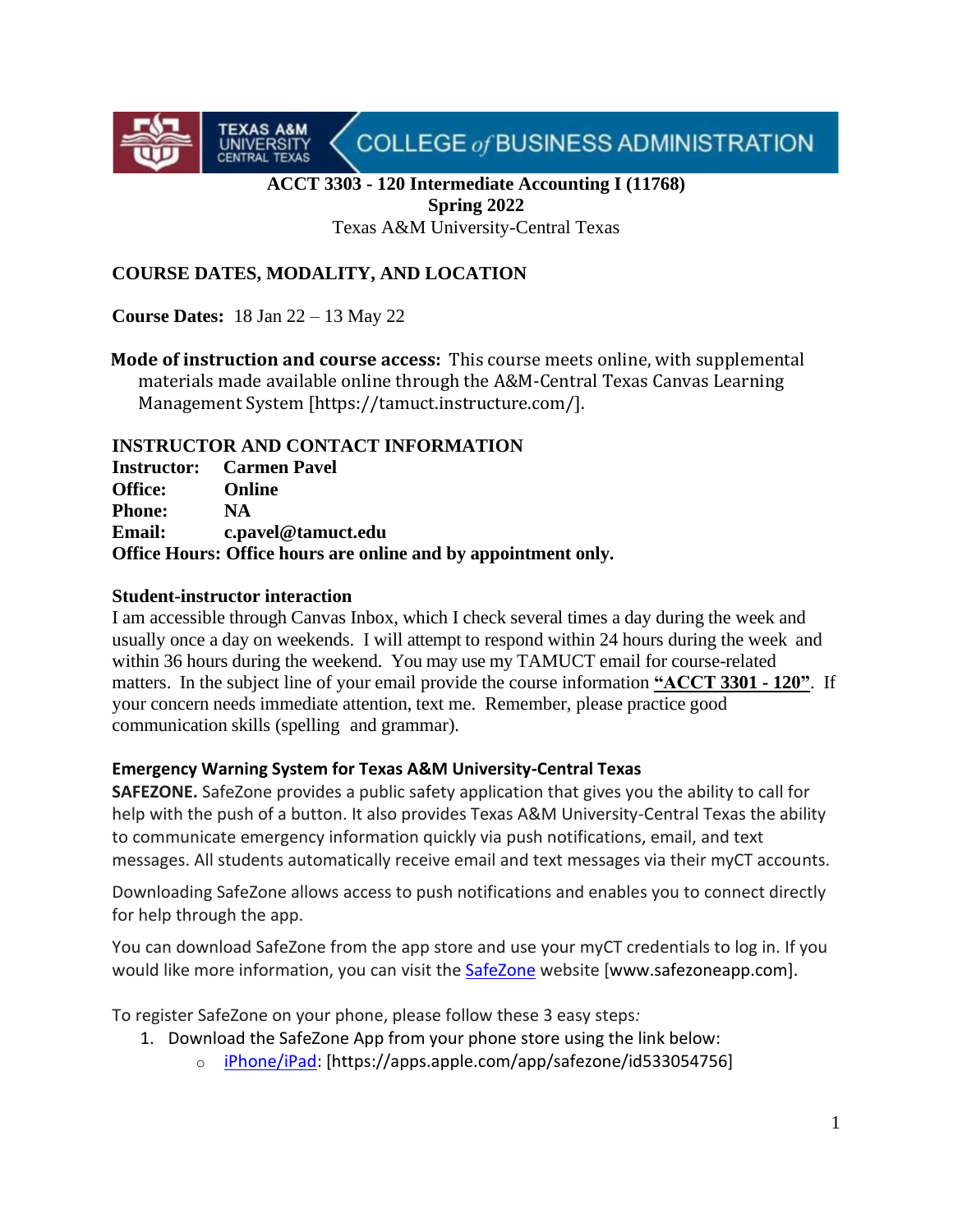# o [Android Phone / Tablet](https://play.google.com/store/apps/details?id=com.criticalarc.safezoneapp)

[https://play.google.com/store/apps/details?id=com.criticalarc.safezoneapp]

- 2. Launch the app and enter your myCT email address (e.g. {name}@tamuct.edu)
- 3. Complete your profile and accept the terms of service

# **COURSE INFORMATION**

### **Course Overview and description:**

The environment of accounting, the development of standards, basic theory, financial statements, worksheets, and the application of generally accepted accounting principles for thebusiness enterprise with emphasis on corporations.

**Prerequisite:** ACCT 2301 or permission of department chair

### **Course Objective:**

Your achievement level for each objective will be measured by your success in completing the assignments and exams. The successful student, upon completion of this course, will be expected to have achieved the following as a result of this course:

A) Knowledge Outcomes

- Identify the various accounting standard setting bodies and their respective roles in thestandard setting process
- Describe the conceptual framework for financial reporting
- Apply basic accounting terminology
- Apply generally accepted accounting principles to business transactions
- Demonstrate the accounting cycle from analyzing and recording transactions throughpreparing financial statements

# **Required Reading and Textbook(s)**

1. Intermediate Accounting*.* McGraw Hill (ISBN: 9781260696325). With Connect



2. Publication Manual of the American Psychological Association, 6th Edition American Psychological Association Softcover, ISBN-13 978-1433805615

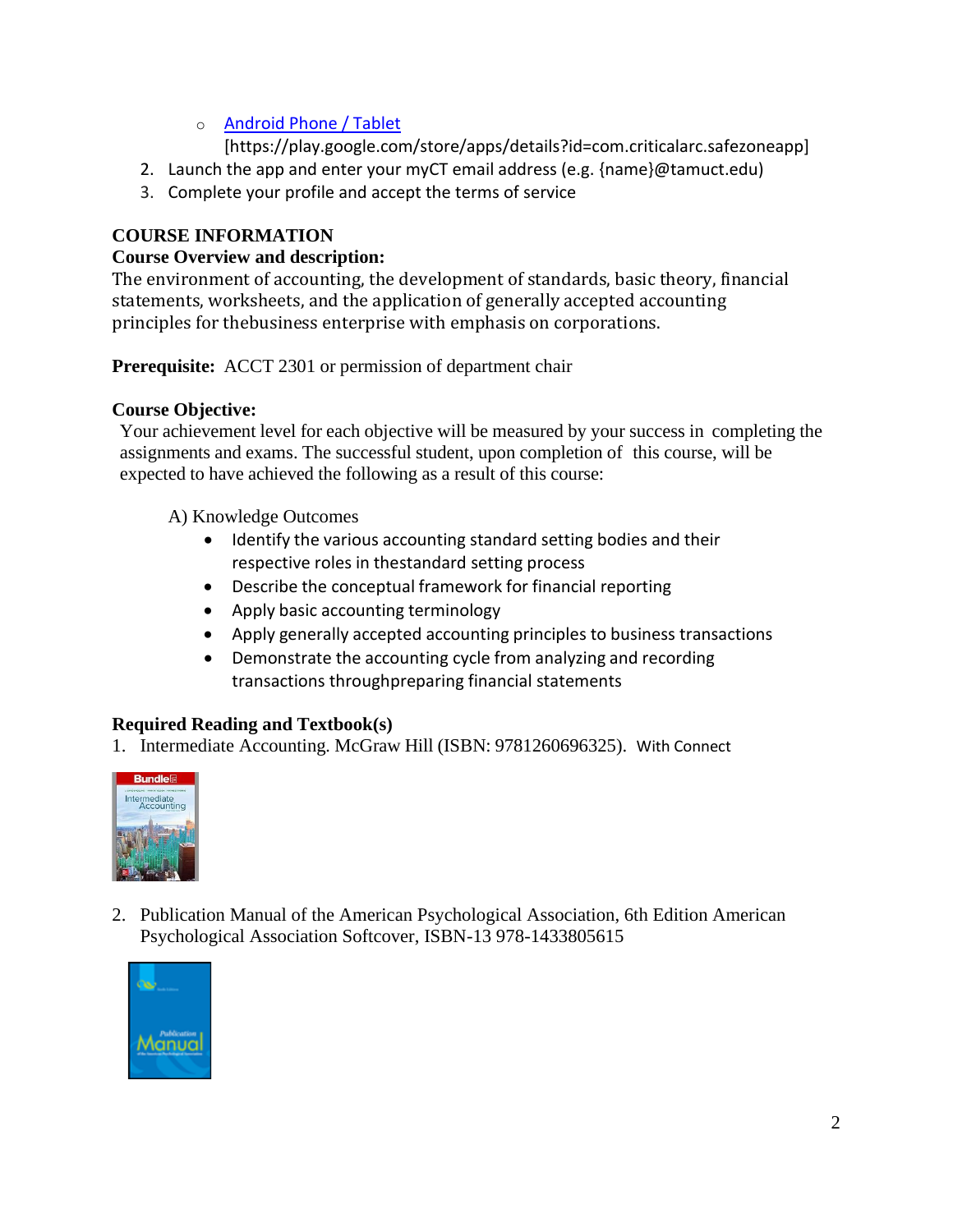# **COURSE REQUIREMENTS**

There will be a variety of graded and non-graded activities throughout the semester. Each activity will assess your command of the material as well as your understanding of the course goals and concepts. Activities are assigned and completed during the class period unless otherwise noted and cannot be turned in late or if classes are missed.

**Chapter Homework:** Chapter homework will be conducted in Connect. The homework problems will consist of problems from the chapter.

**Chapter Quizzes:** Chapter quizzes will be conducted in Connect. The quizzes will consist of true/false questions, matching questions, and multiple-choice questions.

**Chapter Cases:** Chapter cases will be assigned for each chapter in Connect. Chapter cases are assignments that consist of real-world scenarios from both U.S. GAAP and IFRS.

**Final Exam:** There will be one comprehensive exam. The exam will cover topics identified, cases, class discussions, and other materials.

**Career Preparation Research Project or VITA (12 hours): Career Preparation Research Project** - The purpose of this assignment is to engage in a selected activity related to career development. Write a paper (1,500 - 2,000 words) that includes the following:

- The career opportunities in the discipline which has the most appeal based on research.
- New knowledge gained through the research.
- How the information influences your studies and future career.

The paper may be written in first-person voice and must be grammatically correct. At least four external sources should be cited in the paper. The paper must be written on an activity that has been completed during this current course.

#### **OR**

**The Volunteer Income Tax Assistance (VITA)** program is an Internal Revenue Service (IRS) initiative founded in 1971 to serve low- to moderate-income individuals, persons with disabilities, the elderly, and limited English speakers.

Anyone who has income generated in the U. S. must file an income tax return to be in compliance with U.S. tax laws. Yet many of theseearners, even those with college degrees, throw up their hands in bewilderment when trying to decipher the ever-changing laws with which they must comply.

> "The hardest thing in the world to understand is the income tax." *~ Albert Einstein, physicist*

Einstein said this to his own accountant! As an accounting major, you have proven your aptitude for unraveling something that stumped even Einstein! Thus, our VITA program provides a critical service to the TAMU-CT community through your unique talent. VITA at TAMU-CT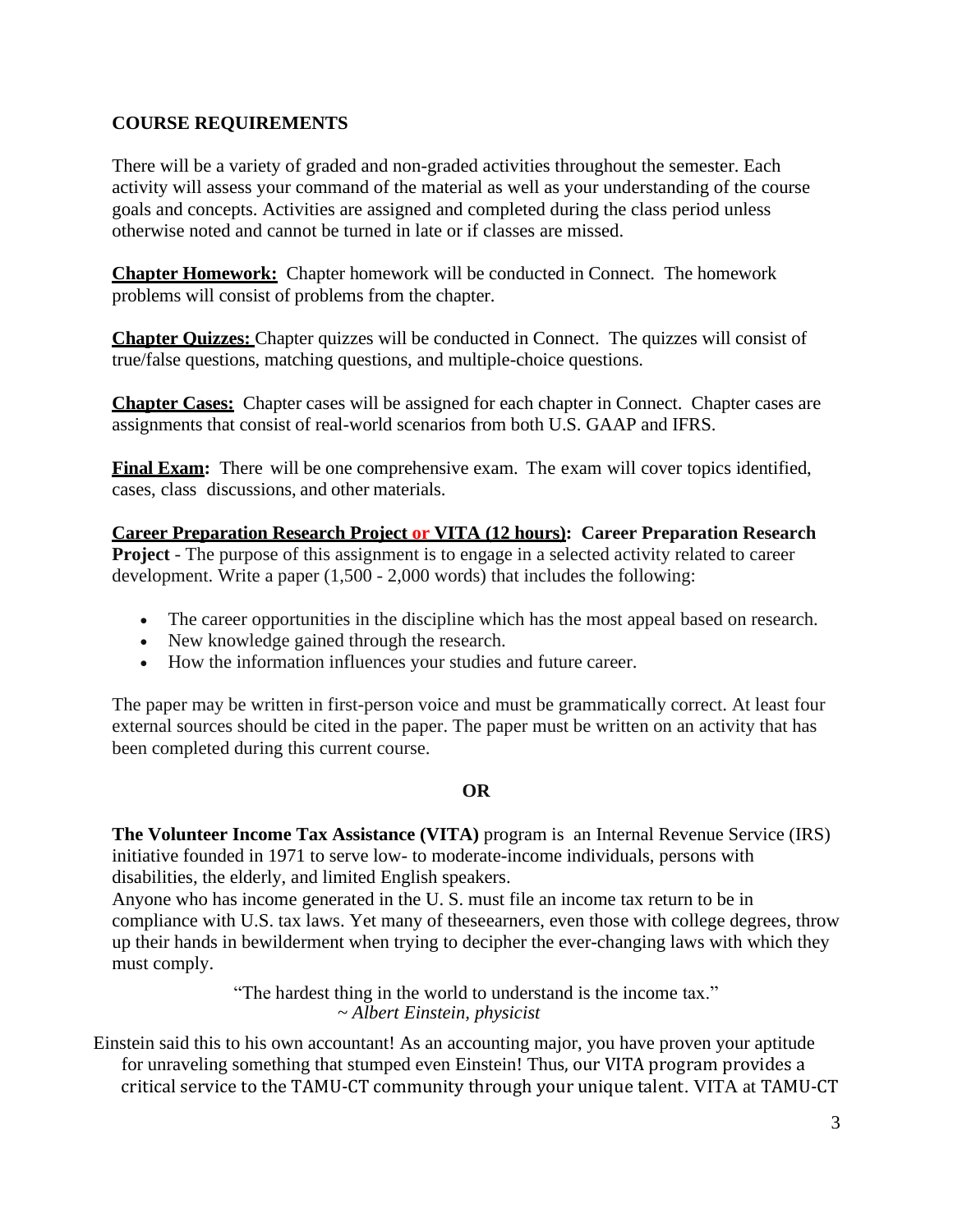saves not only low-income and military members of our community from the daunting and often expensive task of tax return preparation.

VITA provides a meaningful, valuable service to the TAMU-CT community. As a student, you will find this experience to provide immeasurable value to you, as well. One of the essential parts of the learning process is applying one's trade. While preparing tax returns, you will research clients' issues, resolve questions, and navigate challenging tax scenarios. You will gain first-hand experience working with actual clients' real problems. However, the technical learning you will gain is only part of the picture. I guarantee you will not forget the gratitude of your clients, the satisfaction of knowing your unique talents enriched their lives, as well as the pride of representing and serving a community that has contributed so much to your own growth.

Requirements:

- Complete the required IRS Training
	- o Volunteer Standards of Conduct Training certificate
	- o Intake/Interview and Quality Review Exam certificate
	- o Basic Training Exam Certificate
	- o Advance Training Exam Certificate
- Submit certificates in Canvas and email to the designated email address.
- Volunteer **12 hours** (Spring semester starting 25 January 15 April) to the VITA program.

#### **Grading Criteria Rubric and Conversion**

Students earn their course grades by completing scheduled assignments; no extra credit assignments are given. To satisfactorily pass this course, students must complete each of the graded items listed below. Failure to submit appropriate documents for scoring in each category will result in a failing grade.

| <b>Course Element</b>                                    |                                |             |  | <b>Percent of Course Grade</b> |      |  |
|----------------------------------------------------------|--------------------------------|-------------|--|--------------------------------|------|--|
| Chapter Homework/Discussions/Cases                       |                                |             |  |                                | 15%  |  |
| <b>Chapter Quizzes</b>                                   |                                |             |  |                                | 20%  |  |
| <b>Final Chapter Exams</b>                               |                                |             |  |                                | 50%  |  |
| Individual Research Paper or VITA Program Volunteer (10) |                                |             |  |                                | 15%  |  |
| hours)                                                   |                                |             |  |                                |      |  |
|                                                          |                                |             |  |                                |      |  |
|                                                          |                                |             |  | Total                          | 100% |  |
|                                                          |                                |             |  |                                |      |  |
|                                                          |                                |             |  |                                |      |  |
| <b>Grade Equivalents:</b>                                |                                |             |  |                                |      |  |
| <b>If Grade is Computed Numerically</b>                  | If Grade is Computed by Letter |             |  |                                |      |  |
| $90.0 - 100 %$                                           | $= A$                          | $A =$       |  | 95%                            |      |  |
| $80.0 - 89.9\%$                                          | $=$ B                          | $B =$       |  | 85%                            |      |  |
| $70.0 - 79.9\%$                                          | $= C$                          | $C =$       |  | 75%                            |      |  |
| $60.0 - 69.9\%$                                          | $= D$                          | $D =$       |  | 65%                            |      |  |
| $0 - 59.9%$                                              | $=$ $F$                        | ${\rm F}$ = |  | $0\%$                          |      |  |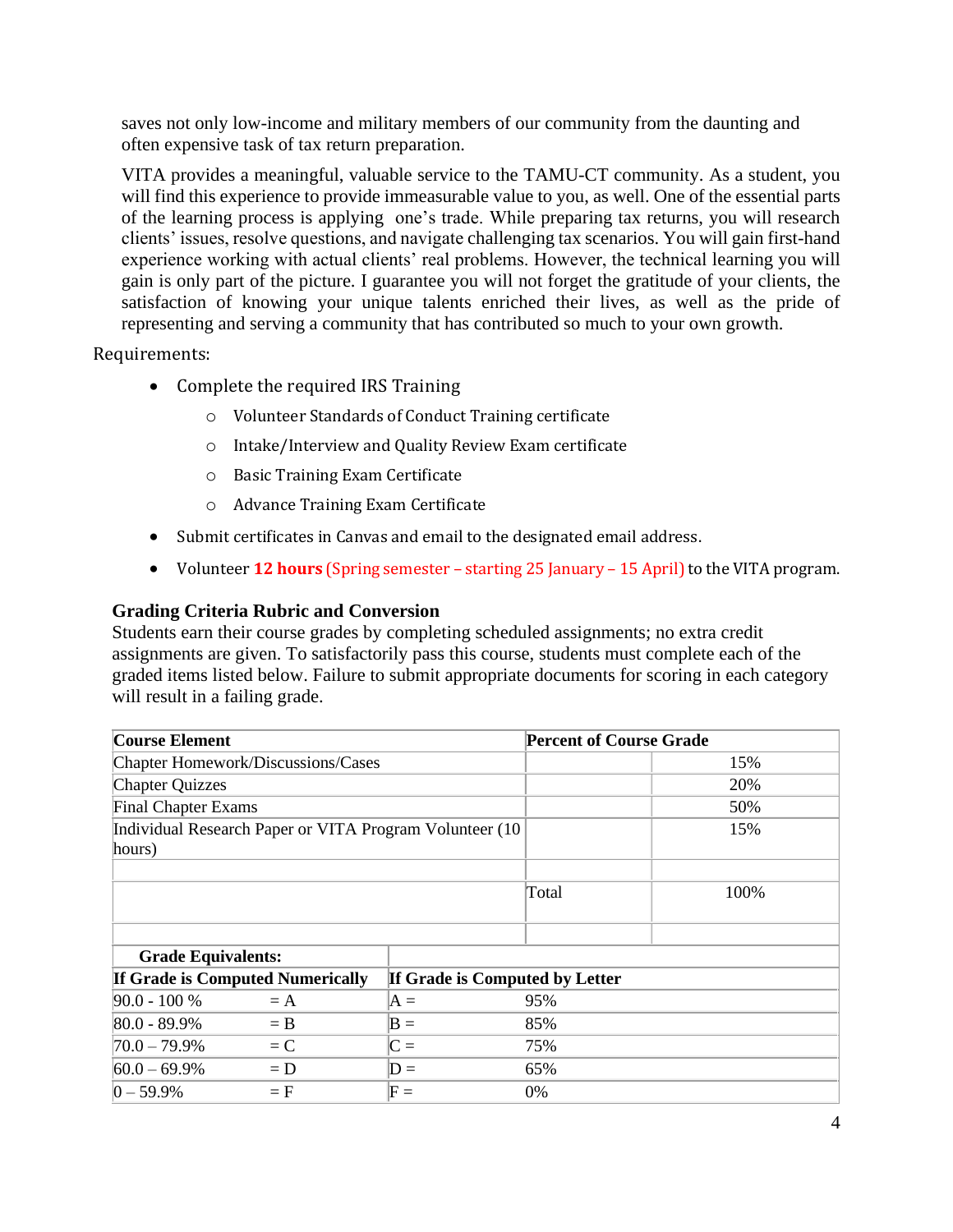# **Posting of Grades**

Grades will be posted on the Canvas Grade book (turn-around time for grades to be posted is 7 days).

### **COURSE OUTLINE AND CALENDAR Complete Course Calendar**

| Week           | <b>Class</b> | <b>Class</b><br><b>Date</b> | <b>Chapters</b>                                               | <b>Assignments/Readings</b> |
|----------------|--------------|-----------------------------|---------------------------------------------------------------|-----------------------------|
| 1              | Tues         | 18-Jan                      |                                                               | $LO$ 1 - 3                  |
|                | Thur         | $20$ -Jan                   | <b>Chapter 01 Environment and Theoretical Structure of</b>    | $LO$ 4 - 6                  |
|                | Tues         | $25$ -Jan                   | <b>Financial Accounting</b>                                   | $LO7 - 9$                   |
| $\overline{2}$ | Thur         | $27-Ian$                    |                                                               | LO 10 - 11                  |
| 3              | Tues         | 1-Feb                       |                                                               | $LO$ 1 - 3                  |
|                | Thur         | 3-Feb                       | <b>Chapter 02 Review of the Accounting Process</b>            | $LO$ 4 - 6                  |
| $\overline{4}$ | Tues         | 8-Feb                       |                                                               | LO 7 - 9                    |
|                | Thur         | 10-Feb                      |                                                               | Appendix 2B/2C              |
| 5              | Tues         | 15-Feb                      | <b>Chapter 03 The Balance Sheet and Financial Disclosures</b> | $LO$ 1 - 3                  |
|                | Thur         | 17-Feb                      |                                                               | $LO$ 4 - 6                  |
| 6              | Tues         | $22$ -Feb                   |                                                               | $LO$ 7 - 9                  |
|                | Thur         | 24-Feb                      |                                                               | Appendix 3                  |
| $\tau$         | Tues         | 1-Mar                       |                                                               | $LO$ 1 - 3                  |
|                | Thur         | 3-Mar                       | <b>Chapter 04 The Income Statement, Comprehensive</b>         | $LO$ 4 - 6                  |
| $\,8\,$        | Tues         | 8-Mar                       | Income, and the Statement of Cash Flows                       | $LO$ 7 - 9                  |
|                | Thur         | 10-Mar                      |                                                               | LO 10                       |
|                | Tues         | 15-Mar                      |                                                               | $LO$ 1 - 3                  |
| 9              | Thur         | 17-Mar                      | <b>Spring Break</b>                                           | $LO$ 4 - 6                  |
|                | Tues         | 22-Mar                      |                                                               | LO 7 - 9                    |
| 10             | Thur         | 24-Mar                      | <b>Chapter 05 Time Value of Money Concepts</b>                | LO 10                       |
|                | Tues         | 29-Mar                      |                                                               | $LO$ 1 - 4                  |
| 11             | Thur         | 31-Mar                      |                                                               | $LO5 - 7$                   |
|                | Tues         | 5-Apr                       | <b>Chapter 07 Cash and Receivables</b>                        | $LO$ $8 - 10$               |
| 12             | Thur         | $7-Apr$                     |                                                               | Appendix 7A/7B              |
| 13             | Tues         | $12-Apr$                    |                                                               | $LO$ 1 - 3                  |
|                | Thur         | $14$ -Apr                   | <b>Chapter 08 Inventories: Measurement</b>                    | $LO$ 4 - 6                  |
|                | <b>Tues</b>  | 19-Apr                      |                                                               | $LO$ 7 - 9                  |
| 14             | Thur         | $21-Apr$                    |                                                               |                             |
| 15<br>16       | Tues         | $26$ -Apr                   |                                                               | $LO$ 1 - 3                  |
|                | Thur         | 28-Apr                      |                                                               | $LO$ 4 - 6                  |
|                | Tues         | 3-May                       | <b>Chapter 09 Inventories: Additional Issues</b>              | LO 7 - 8                    |
|                | Thur         | 5-May                       |                                                               | Appendix 9                  |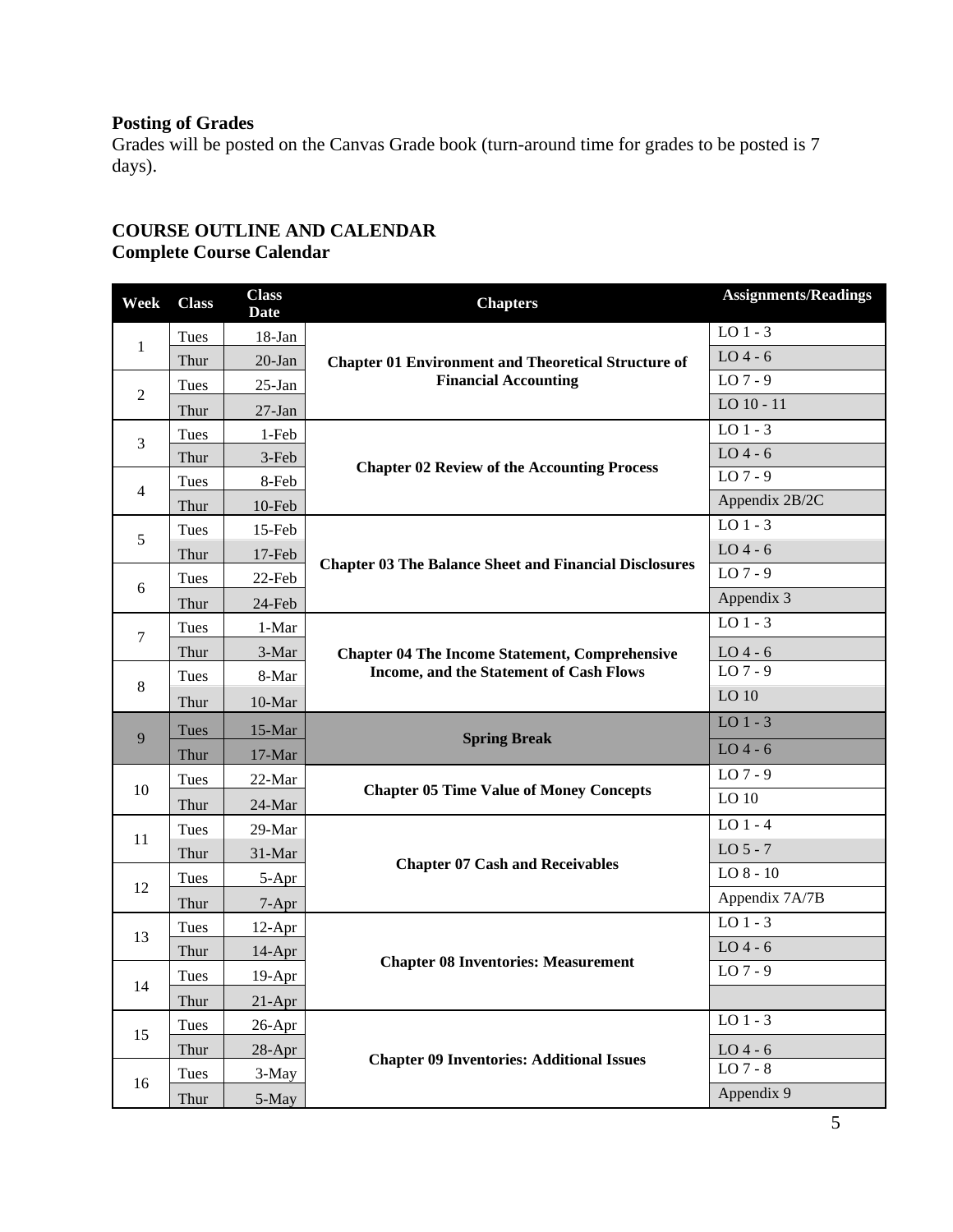### **Important University Dates**

*https://www.tamuct.edu/registrar/academic-calendar.html*

# **Technology Requirements**

This course will use the A&M-Central Texas Instructure Canvas learning management system. **We strongly recommend the latest versions of Chrome or Firefox browsers. Canvas no longer supports any version of Internet Explorer.**

Logon to A&M-Central Texas Canvas [https://tamuct.instructure.com/] or access Canvas through the TAMUCT Online link in myCT [https://tamuct.onecampus.com/]. You will log in through our Microsoft portal.

Username: Your MyCT email address. Password: Your MyCT password

### **Canvas Support**

Use the Canvas Help link, located at the bottom of the left-hand menu, for issues with Canvas. You can select "Chat with Canvas Support," submit a support request through "Report a Problem," or call the Canvas support line: 1-844-757-0953.

For issues related to course content and requirements, contact your instructor.

# **Online Proctored Testing**

A&M-Central Texas uses Proctorio for online identity verification and proctored testing. This service is provided at no direct cost to students. If the course requires identity verification or proctored testing, the technology requirements are: Any computer meeting the minimum computing requirements, plus web camera, speaker, and microphone (or headset). Proctorio also requires the Chrome web browser with their custom plug in.

### **Other Technology Support**

For log-in problems, students should contact Help Desk Central, 24 hours a day, 7 days a week

Email: [helpdesk@tamu.edu](mailto:helpdesk@tamu.edu) Phone: (254) 519-5466 [Web Chat:](http://hdc.tamu.edu/) [http://hdc.tamu.edu] *Please let the support technician know you are an A&M-Central Texas student.*

# **UNIVERSITY RESOURCES, PROCEDURES, AND GUIDELINES**

### **Drop Policy**

If you discover that you need to drop this class, you must complete the [Drop Request](https://dynamicforms.ngwebsolutions.com/casAuthentication.ashx?InstID=eaed95b9-f2be-45f3-a37d-46928168bc10&targetUrl=https%3A%2F%2Fdynamicforms.ngwebsolutions.com%2FSubmit%2FForm%2FStart%2F53b8369e-0502-4f36-be43-f02a4202f612) Dynamic Form through Warrior Web.

[https://dynamicforms.ngwebsolutions.com/casAuthentication.ashx?InstID=eaed95b9-f2be-45f3 a37d-

46928168bc10&targetUrl=https%3A%2F%2Fdynamicforms.ngwebsolutions.com%2FSubmit% 2FForm%2FStart%2F53b8369e-0502-4f36-be43-f02a4202f612].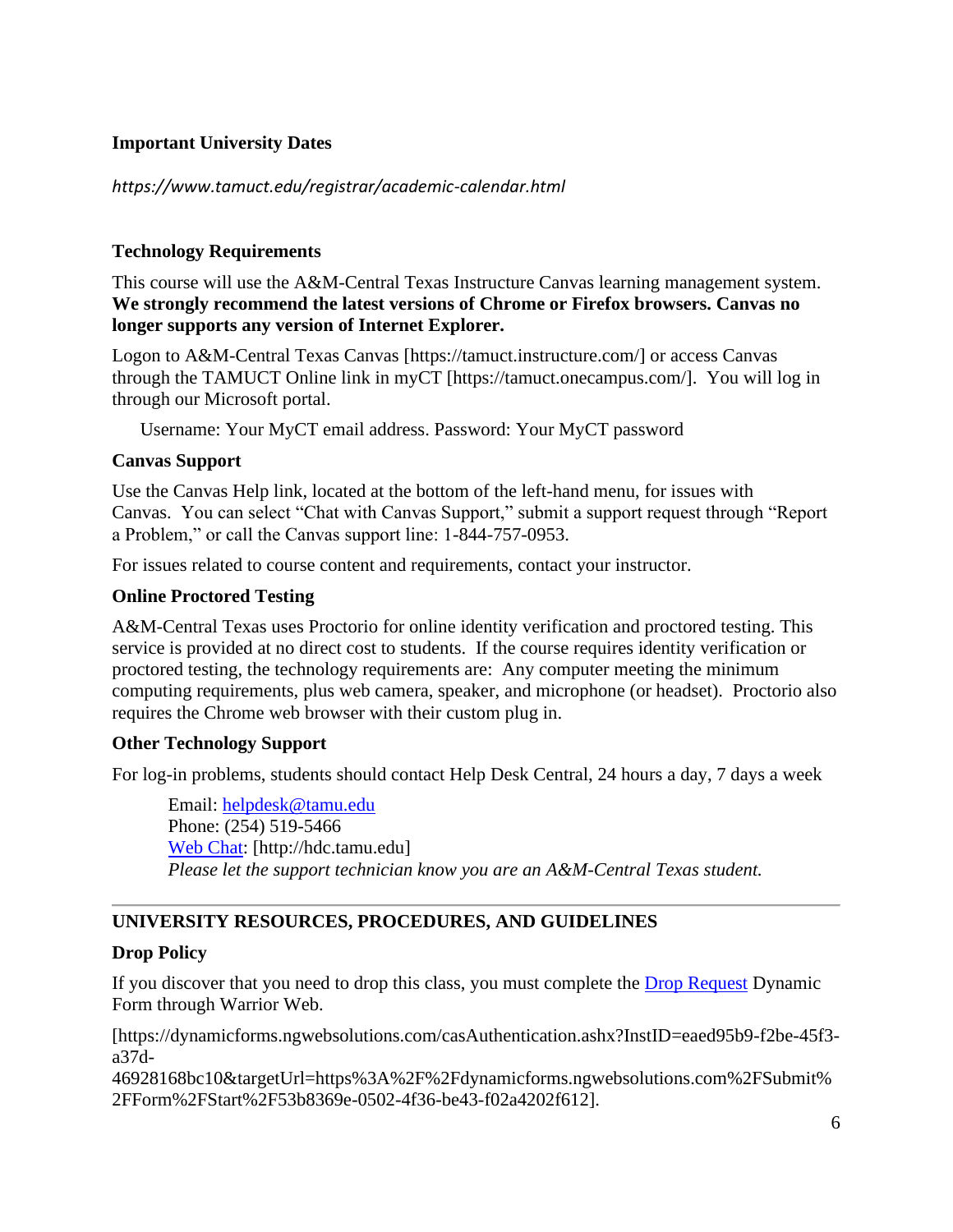Faculty cannot drop students; this is always the responsibility of the student. The Registrar's Office will provide a deadline on the Academic Calendar for which the form must be completed. Once you submit the completed form to the Registrar's Office, you must go into Warrior Web and confirm that you are no longer enrolled. If you still show as enrolled, FOLLOW-UP with the Registrar's Office immediately. You are to attend class until the procedure is complete to avoid penalty for absence. Should you miss the drop deadline or fail to follow the procedure, you will receive an F in the course, which may affect your financial aid and/or VA educational benefits.

# **Academic Integrity**

Texas A&M University-Central Texas values the integrity of the academic enterprise and strives for the highest standards of academic conduct. A&M-Central Texas expects its students, faculty, and staff to support the adherence to high standards of personal and scholarly conduct to preserve the honor and integrity of the creative community. Any deviation by students from this expectation may result in a failing grade for the assignment and potentially a failing grade for the course. All academic misconduct concerns will be referred to the Office of Student Conduct. When in doubt on collaboration, citation, or any issue, please contact your instructor before taking a course of action.

For more [information](https://nam04.safelinks.protection.outlook.com/?url=https%3A%2F%2Fwww.tamuct.edu%2Fstudent-affairs%2Fstudent-conduct.html&data=04%7C01%7Clisa.bunkowski%40tamuct.edu%7Ccfb6e486f24745f53e1a08d910055cb2%7C9eed4e3000f744849ff193ad8005acec%7C0%7C0%7C637558437485252160%7CUnknown%7CTWFpbGZsb3d8eyJWIjoiMC4wLjAwMDAiLCJQIjoiV2luMzIiLCJBTiI6Ik1haWwiLCJXVCI6Mn0%3D%7C1000&sdata=yjftDEVHvLX%2FhM%2FcFU0B99krV1RgEWR%2BJ%2BhvtoR6TYk%3D&reserved=0) regarding the Student Conduct process, [https://www.tamuct.edu/studentaffairs/student-conduct.html].

If you know of potential honor violations by other students, you may [submit](https://nam04.safelinks.protection.outlook.com/?url=https%3A%2F%2Fcm.maxient.com%2Freportingform.php%3FTAMUCentralTexas%26layout_id%3D0&data=04%7C01%7Clisa.bunkowski%40tamuct.edu%7Ccfb6e486f24745f53e1a08d910055cb2%7C9eed4e3000f744849ff193ad8005acec%7C0%7C0%7C637558437485262157%7CUnknown%7CTWFpbGZsb3d8eyJWIjoiMC4wLjAwMDAiLCJQIjoiV2luMzIiLCJBTiI6Ik1haWwiLCJXVCI6Mn0%3D%7C1000&sdata=CXGkOa6uPDPX1IMZ87z3aZDq2n91xfHKu4MMS43Ejjk%3D&reserved=0) a report, [https://cm.maxient.com/reportingform.php?TAMUCentralTexas&layout\_id=0].

# **Academic Accommodations**

At Texas A&M University-Central Texas, we value an inclusive learning environment where every student has an equal chance to succeed and has the right to a barrier-free education. The Warrior Center for Student Success, Equity and Inclusion is responsible for ensuring that students with a disability receive equal access to the university's programs, services and activities. If you believe you have a disability requiring reasonable accommodations, please contact the Office of Access and Inclusion, WH-212; or call (254) 501-5836. Any information you provide is private and confidential and will be treated as such.

For more information, please visit our [Access & Inclusion](https://tamuct.instructure.com/courses/717) Canvas page (log-in required) [https://tamuct.instructure.com/courses/717]

### **Important information for Pregnant and/or Parenting Students**

Texas A&M University-Central Texas supports students who are pregnant and/or parenting. In accordance with requirements of Title IX and related guidance from US Department of Education's Office of Civil Rights, the Dean of Student Affairs' Office can assist students who are pregnant and/or parenting in seeking accommodations related to pregnancy and/or parenting. Students should seek out assistance as early in the pregnancy as possible. For more information, please visit [Student Affairs](https://www.tamuct.edu/student-affairs/pregnant-and-parenting-students.html) [https://www.tamuct.edu/student-affairs/pregnant-and-parentingstudents.html]. Students may also contact the institution's Title IX Coordinator. If you would like to read more about these [requirements and guidelines](http://www2.ed.gov/about/offices/list/ocr/docs/pregnancy.pdf) online, please visit the website [http://www2.ed.gov/about/offices/list/ocr/docs/pregnancy.pdf].

Title IX of the Education Amendments Act of 1972 prohibits discrimination on the basis of sex and gender–including pregnancy, parenting, and all related conditions. A&M-Central Texas is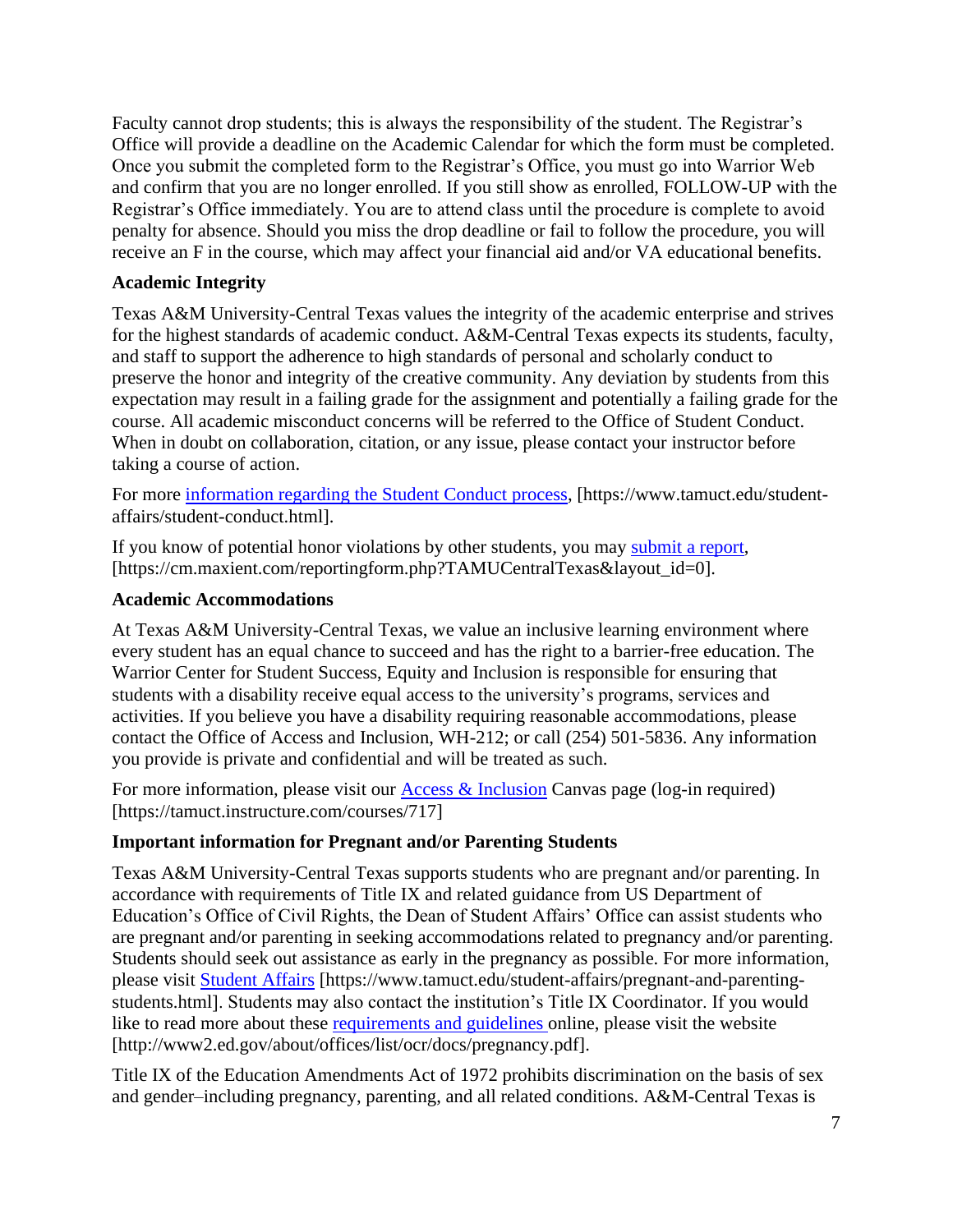able to provide flexible and individualized reasonable accommodation to pregnant and parenting students. All pregnant and parenting students should contact the Associate Dean in the Division of Student Affairs at (254) 501-5909 to seek out assistance. Students may also contact the University's Title IX Coordinator.

# **Tutoring**

Tutoring is available to all A&M-Central Texas students, both virtually and in-person. Student success coaching is available online upon request.

If you have a question, are interested in becoming a tutor, or in need of success coaching contact the Warrior Center for Student Success, Equity and Inclusion at (254) 501-5836, visit the Warrior Center at 212 Warrior Hall, or by emailing [WarriorCenter@tamuct.edu.](mailto:WarriorCenter@tamuct.edu)

To schedule tutoring sessions and view tutor availability, please visit Tutor [Matching](https://tutormatchingservice.com/TAMUCT) [Services](https://tutormatchingservice.com/TAMUCT) [https://tutormatchingservice.com/TAMUCT] or visit the Tutoring Center in 111 Warrior Hall.

Chat live with a remote tutor 24/7 for almost any subject from on your computer! Tutor.com is an online tutoring platform that enables A&M-Central Texas students to log in and receive online tutoring support at no additional cost. This tool provides tutoring in over 40 subject areas except writing support. Access Tutor.com through Canvas.

# **University Writing Center**

University Writing Center: Located in Warrior Hall 416, the University Writing Center (UWC) at Texas A&M University–Central Texas (A&M–Central Texas) is a free service open to all A&M–Central Texas students. For the Spring 2022 semester, the hours of operation are from 10:00 a.m.-5:00 p.m. Monday thru Thursday in Warrior Hall 416 (with online tutoring available every hour as well) with satellite hours available online only Monday thru Thursday from 6:00- 9:00 p.m. and Saturday 12:00-3:00 p.m.

Tutors are prepared to help writers of all levels and abilities at any stage of the writing process. While tutors will not write, edit, or grade papers, they will assist students in developing more effective composing practices. By providing a practice audience for students' ideas and writing, our tutors highlight the ways in which they read and interpret students' texts, offering guidance and support throughout the various stages of the writing process. In addition, students may work independently in the UWC by checking out a laptop that runs the Microsoft Office suite and connects to WIFI, or by consulting our resources on writing, including all of the relevant style guides. Whether you need help brainstorming ideas, organizing an essay, proofreading, understanding proper citation practices, or just want a quiet place to work, the UWC is here to help!

Students may arrange a one-to-one session with a trained and experienced writing tutor by making an appointment via [WCOnline](https://tamuct.mywconline.com/) [https://tamuct.mywconline.com/]. In addition, you can email Dr. Bruce Bowles Jr. at bruce.bowles@tamuct.edu if you have any questions about the UWC, need any assistance with scheduling, or would like to schedule a recurring appointment with your favorite tutor by making an appointment via [WCOnline](https://tamuct.mywconline.com/) [https://tamuct.mywconline.com/]. In addition, you can email Dr. Bruce Bowles Jr. at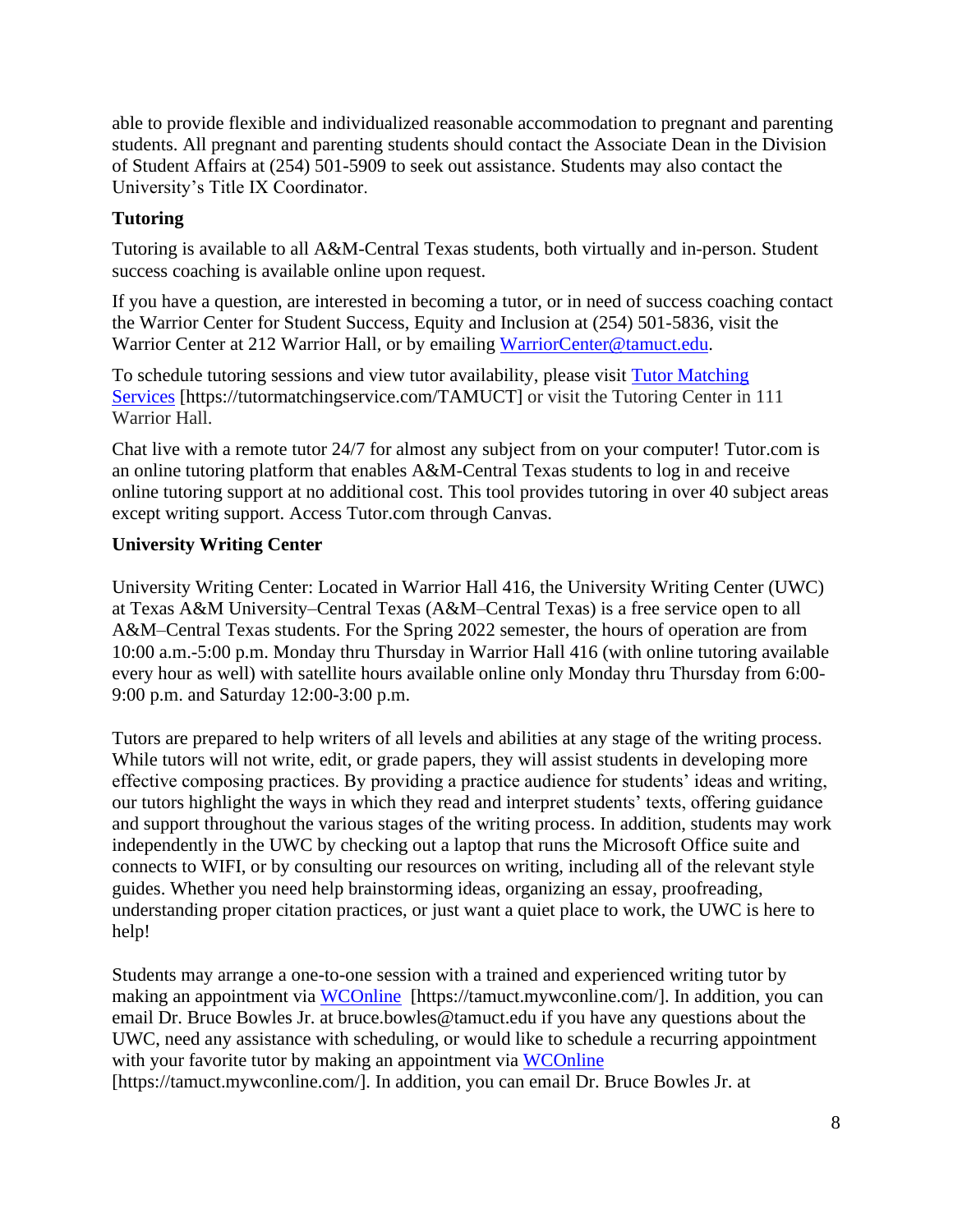bruce.bowles@tamuct.edu if you have any questions about the UWC, need any assistance with scheduling, or would like to schedule a recurring appointment with your favorite tutor.

# **University Library**

The University Library provides many services in support of research across campus and at a distance. We offer over 200 electronic databases containing approximately 400,000 eBooks and 82,000 journals, in addition to the 96,000 items in our print collection, which can be mailed to students who live more than 50 miles from campus. Research guides for each subject taught at A&M-Central Texas are available through our website to help students navigate these resources. On campus, the library offers technology including cameras, laptops, microphones, webcams, and digital sound recorders.

Research assistance from a librarian is also available 24 hours a day through our online chat service, and at the reference desk when the library is open. Research sessions can be scheduled for more comprehensive assistance, and may take place virtually through WebEx, Microsoft Teams or in-person at the library. Schedule an [appointment](https://nam04.safelinks.protection.outlook.com/?url=https%3A%2F%2Ftamuct.libcal.com%2Fappointments%2F%3Fg%3D6956&data=04%7C01%7Clisa.bunkowski%40tamuct.edu%7Cde2c07d9f5804f09518008d9ab7ba6ff%7C9eed4e3000f744849ff193ad8005acec%7C0%7C0%7C637729369835011558%7CUnknown%7CTWFpbGZsb3d8eyJWIjoiMC4wLjAwMDAiLCJQIjoiV2luMzIiLCJBTiI6Ik1haWwiLCJXVCI6Mn0%3D%7C3000&sdata=KhtjgRSAw9aq%2FoBsB6wyu8b7PSuGN5EGPypzr3Ty2No%3D&reserved=0) [here](https://nam04.safelinks.protection.outlook.com/?url=https%3A%2F%2Ftamuct.libcal.com%2Fappointments%2F%3Fg%3D6956&data=04%7C01%7Clisa.bunkowski%40tamuct.edu%7Cde2c07d9f5804f09518008d9ab7ba6ff%7C9eed4e3000f744849ff193ad8005acec%7C0%7C0%7C637729369835011558%7CUnknown%7CTWFpbGZsb3d8eyJWIjoiMC4wLjAwMDAiLCJQIjoiV2luMzIiLCJBTiI6Ik1haWwiLCJXVCI6Mn0%3D%7C3000&sdata=KhtjgRSAw9aq%2FoBsB6wyu8b7PSuGN5EGPypzr3Ty2No%3D&reserved=0) [https://tamuct.libcal.com/appointments/?g=6956]. Assistance may cover many topics,

including how to find articles in peer-reviewed journals, how to cite resources, and how to piece together research for written assignments.

Our 27,000-square-foot facility on the A&M-Central Texas main campus includes student lounges, private study rooms, group work spaces, computer labs, family areas suitable for all ages, and many other features. Services such as interlibrary loan, TexShare, binding, and laminating are available. The library frequently offers workshops, tours, readings, and other events. For more information, please visit our Library [website](https://nam04.safelinks.protection.outlook.com/?url=https%3A%2F%2Ftamuct.libguides.com%2Findex&data=04%7C01%7Clisa.bunkowski%40tamuct.edu%7C7d8489e8839a4915335f08d916f067f2%7C9eed4e3000f744849ff193ad8005acec%7C0%7C0%7C637566044056484222%7CUnknown%7CTWFpbGZsb3d8eyJWIjoiMC4wLjAwMDAiLCJQIjoiV2luMzIiLCJBTiI6Ik1haWwiLCJXVCI6Mn0%3D%7C1000&sdata=2R755V6rcIyedGrd4Os5rkgn1PvhHKU3kUV1vBKiHFo%3D&reserved=0) [http://tamuct.libguides.com/index].

# **OPTIONAL POLICY STATEMENTS**

# **A Note about Sexual Violence at A&M-Central Texas**

Sexual violence is a serious safety, social justice, and public health issue. The university offers support for anyone struggling with these issues. University faculty are mandated reporters, so if someone discloses that they were sexually assaulted (or a victim of Domestic/Dating Violence or Stalking) while a student at TAMUCT, faculty members are required to inform the Title IX Office. If you want to discuss any of these issues confidentially, you can do so through Student Wellness and Counseling (254-501-5955) located on the second floor of Warrior Hall (207L).

Sexual violence can occur on our campus because predators often feel emboldened, and victims often feel silenced or shamed. It is incumbent on ALL of us to find ways to actively create environments that tell predators we don't agree with their behaviors and tell survivors we will support them. Your actions matter. Don't be a bystander; be an agent of change. For additional information on campus policy and resources visit the [Title IX webpage](https://www.tamuct.edu/compliance/titleix.html) [\[https://www.tamuct.edu/compliance/titleix.html\]](https://www.tamuct.edu/compliance/titleix.html).

### **Behavioral Intervention**

Texas A&M University-Central Texas cares about the safety, health, and well-being of its students, faculty, staff, and community. If you are aware of individuals for whom you have a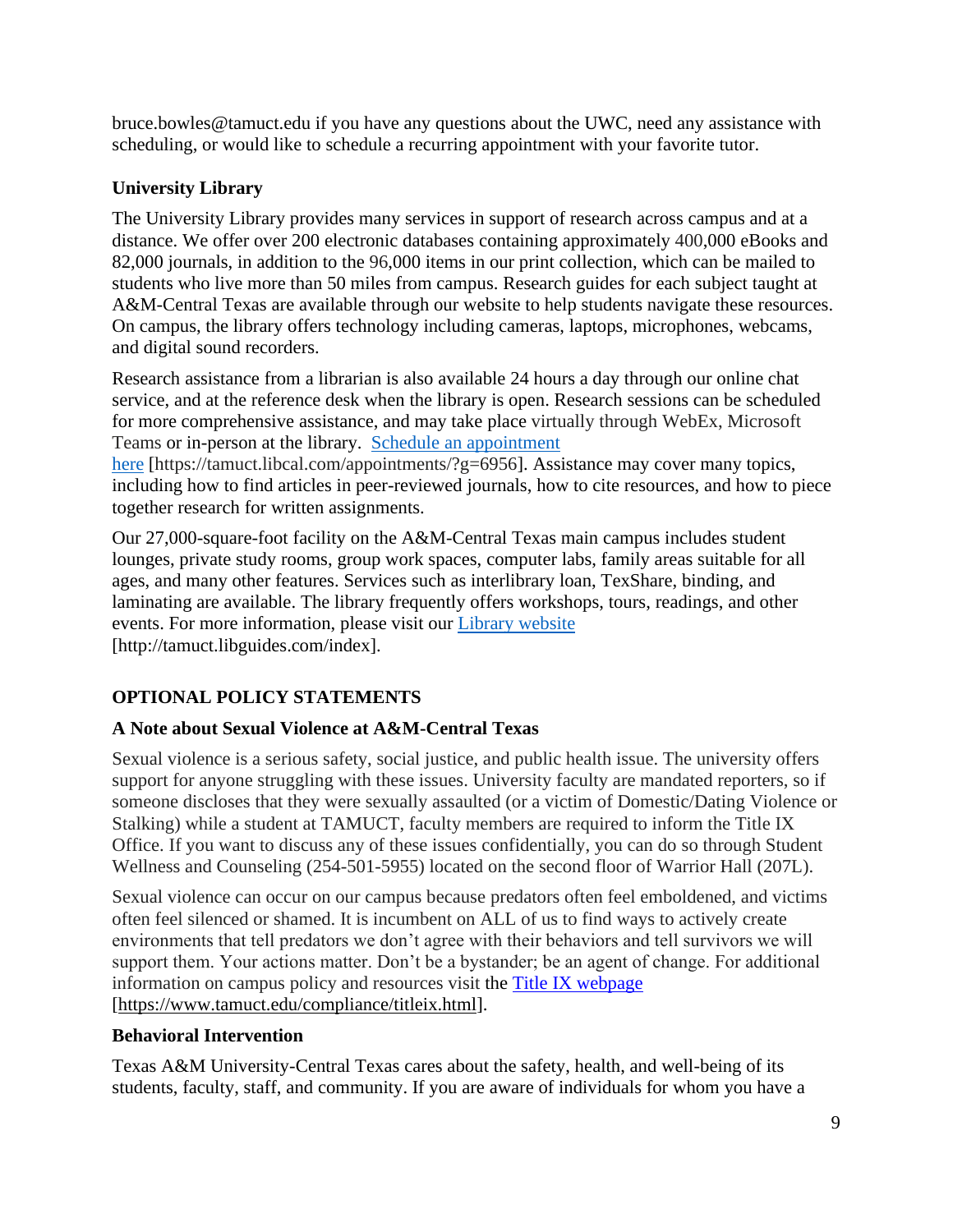concern, please make a referral to the Behavioral Intervention Team. Referring your concern shows you care. You can complete the [referral](https://cm.maxient.com/reportingform.php?TAMUCentralTexas&layout_id=2) online [https://cm.maxient.com/reportingform.php?TAMUCentralTexas&layout\_id=2].

Anonymous referrals are accepted. Please see the [Behavioral Intervention Team](https://www.tamuct.edu/bit) website for more information [https://www.tamuct.edu/bit]. If a person's behavior poses an imminent threat to you or another, contact 911 or A&M-Central Texas University Police at 254-501-5805.

# **INSTRUCTOR POLICIES**

Professional level writing and communication are critical skills in the business world. This standard should be displayed in all assignments for this class. All communications, both to the Professor and student colleagues should be kept professional, including Discussion Board postings and email correspondence. For written assignments, all work should be proofread, free of grammatical errors, include proper citations, and be by American Psychological Association (APA) standards.

**NOTE #1:** There are NO EXTRA CREDIT assignments available for this course.

**NOTE #2:** Requests for Incomplete Grades: Incompletes will only be given in emergency or other extreme circumstances. The professor must approve any request for an incomplete grade in this course before the last week of classes. Where possible, requests should be submitted in written form and must include an address and telephone number where you may be contacted throughout the following semester. For a request for an incomplete grade to be considered, at least two-thirds of the coursework has to be completed. Finally, approval of an incomplete is up to the department chair.

**NOTE #3:** Questions concerning one's grade on a particular task (e.g., test, case) This should be resolved within one week after receiving the graded material. There will not be reviewing of previously graded material at the end of the semester.

**NOTE #4**: Late Submissions/Resubmissions You have a period of 7 days each week to complete and submit the weekly assignments. Make sure to plan your time wisely and avoid last minute submissions since no late assignments will be accepted. All assignments must be turned in by the due date unless an extension has been granted. EXTENSIONS ON ASSIGNMENTS WILL BE CONSIDERED ONLY IF THEY ARE REQUESTED AT LEAST 48 HOURS BEFORE THE DUE DATE OF THE ASSIGNMENT UNDER QUESTION. After the fact, extensions will not be granted, so if you are sick and you know you will not be able to take a test or submit an assignment on the set due date, make sure to contact me at least 48 hours in advance.

**NOTE #5:** Changes to Syllabus A syllabus serves as an instructional and study planning document for both faculty and students. Although every effort will be taken to complete the semester according to the syllabus, it may become necessary to make specific changes to facilitate the academic environment better. In such an event, changes will be notified via an announcement in the course. Changes may be made within the last two weeks of the semester only in exceptional circumstances.